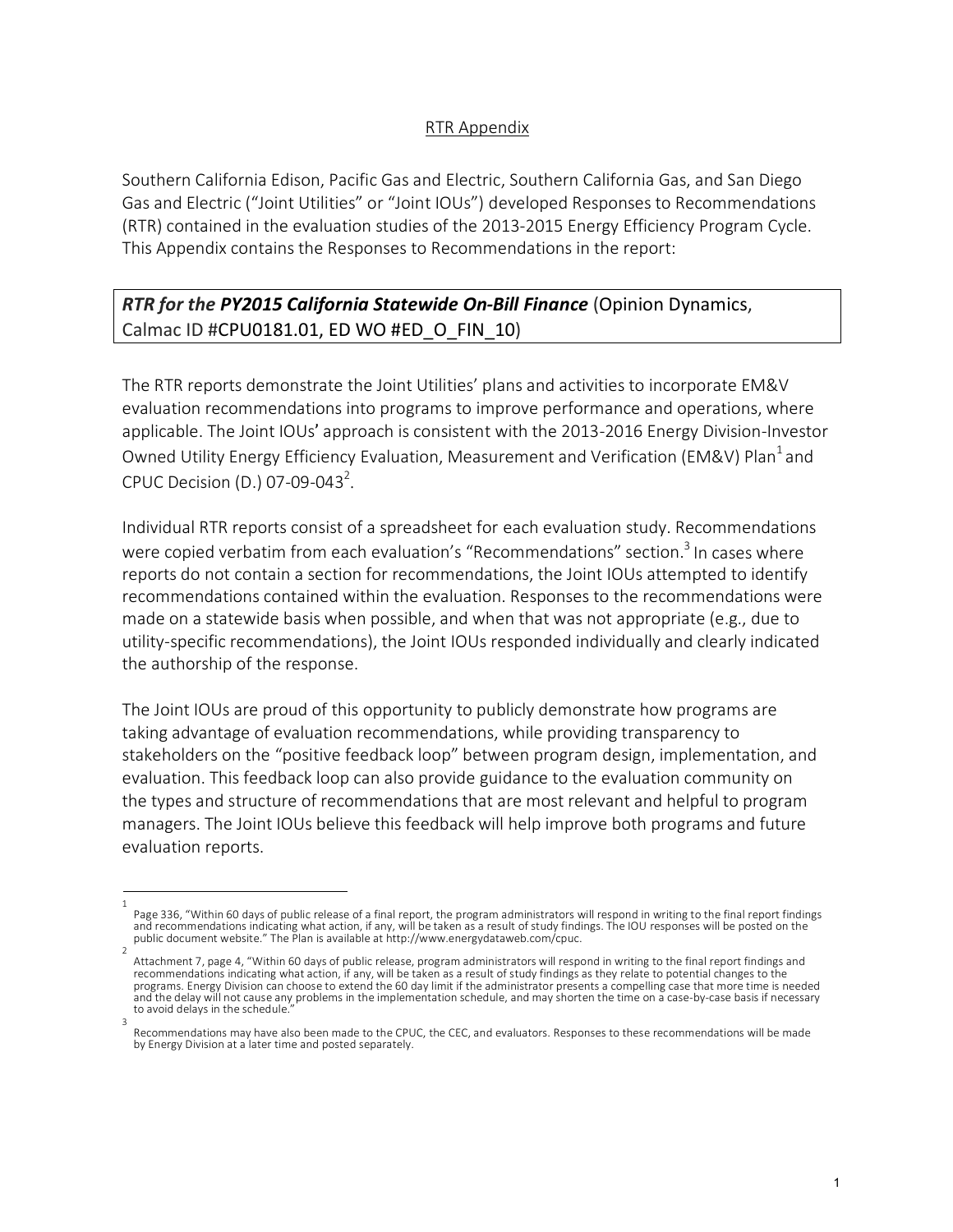## **Response to Recommendations (RTR) in Impact, Process, and Market Assessment Studies**

**Study Title:** PY2015 California Statewide On-Bill Finance

**Program:** OBF **Author:** Opinion Dynamics **Calmac ID:** CPU0181.01

**ED WO:** ED\_O\_FIN\_10

## **Link to Report:** http://calmac.org/publications/PY2015\_On-Bill\_Finance\_Impact\_Evaluation\_FINAL.pdf

#### **Disposition Disposition Notes**

Examples:

nge, give reason for rejection, or indicate that it's nder further review.

Imendation and believe this is a useful analyen that the CPUC is responsible for conductis, this item should be redirected to the

mendation and recognize the challenges te and incentive programs versus OBF propject receives both rebate/incentive payrebates/incentives may be paid in a differthan when the OBF loan is disbursed. This is paid once all the documentation is retives are paid. This feature of the program is er funds and ensure compliance with pro-Reporting requirements must also be taken .g. reporting installed projects in the year in such, the IOUs recommend that this item discussed by the IOUs, but the CPUC as well uirements adequately address concerns.

mendation and will work with the CPUC in The IOUs recognize that the CPUC would redecisions about how such projects are eval-

rtive of the recommendation. The IOUs related claims data should be readily availad be able to link the data for internal purble format to third-party evaluators upon ation should be given to technical challenges avings and OBF specific savings based on ations. The IOUs do not anticipate system

| Item#        | <b>Findings</b>                                                                                                                                                                                                                                                                                 | <b>Best Practice / Recommendations</b><br>(Verbatim from Final Report)                                                                                                                                                            | Recommen-<br>dation Recipi-<br>ent                            | <b>Disposition</b>                           |                                                                                                                                                                                                                                                                                                                                                                                                                             |
|--------------|-------------------------------------------------------------------------------------------------------------------------------------------------------------------------------------------------------------------------------------------------------------------------------------------------|-----------------------------------------------------------------------------------------------------------------------------------------------------------------------------------------------------------------------------------|---------------------------------------------------------------|----------------------------------------------|-----------------------------------------------------------------------------------------------------------------------------------------------------------------------------------------------------------------------------------------------------------------------------------------------------------------------------------------------------------------------------------------------------------------------------|
|              |                                                                                                                                                                                                                                                                                                 |                                                                                                                                                                                                                                   | If incorrect,<br>please indicate<br>and redirect in<br>notes. | Choose:<br>Accepted, Re-<br>jected, or Other | Describe specific program chan<br>ur                                                                                                                                                                                                                                                                                                                                                                                        |
| $\mathbf{1}$ | OBF claims are represented in proportion (or in slightly<br>greater proportion) to their representation in statewide<br>claims. However, their absolute representation in im-<br>pact verification studies is low.                                                                              | We recommend conducting an OBF-specific gross<br>impact analysis-to ascertain that there are no<br>systematic differences in GRRs between OBF and<br>non-OBF projects-only if the PAs are going to<br>claim OBF-specific savings. | All IOUs                                                      | Other                                        | The IOUs support the recom<br>sis to conduct. However, give<br>ing these types of evaluation<br>CPUC.                                                                                                                                                                                                                                                                                                                       |
| $2^{\circ}$  | Claims-tracked incentive projects and OBF loans do not<br>always occur in the same program year, due to OBF<br>program features. This evaluation, as well as the<br>PY2013/14 OBF evaluation, only included loans that oc-<br>curred in the same evaluation period as the associated<br>claims. | The PAs should account for the difference in pro-<br>gram years when determining how savings from<br>OBF projects might be claimed in the future.                                                                                 | All IOUs                                                      | Accepted                                     | The IOUs support the recom<br>with savings claims for rebat<br>ject completion. When a pro<br>ments and an OBF loan, the<br>ent quarter or program year<br>because the OBF loan is only<br>ceived and all rebates/incent<br>intended to protect ratepaye<br>gram terms and conditions.<br>into consideration as well (e.<br>which they are installed). As<br>not only be directed to and o<br>to ensure that reporting requ |
|              |                                                                                                                                                                                                                                                                                                 | In future impact evaluations, the evaluator, PAs,<br>and the CPUC should establish clear guidelines<br>for analyzing multi-year OBF projects.                                                                                     | All IOUs and<br><b>CPUC</b>                                   | Accepted                                     | The IOUs support the recom<br>developing clear guidelines.<br>tain authority to make final o<br>uated.                                                                                                                                                                                                                                                                                                                      |
| $\mathbf{3}$ | To achieve bill neutrality for OBF loans, the PAs cur-<br>rently develop OBF-specific savings for OBF-financed<br>projects. These OBF-specific savings are based on exist-<br>ing equipment baselines and are often higher than<br>Claims-tracked savings.                                      | PAs should begin to track the incentive program<br>ex ante Claims savings in their OBF databases (in<br>addition to the OBF-specific savings).                                                                                    | All IOUs                                                      | Accepted                                     | The IOUs are broadly suppor<br>agree that OBF project and r<br>ble, and that the IOUs should<br>poses and provide it in a usa<br>request. However, considera<br>with tracking both ex-ante sa<br>current system design limitar                                                                                                                                                                                              |